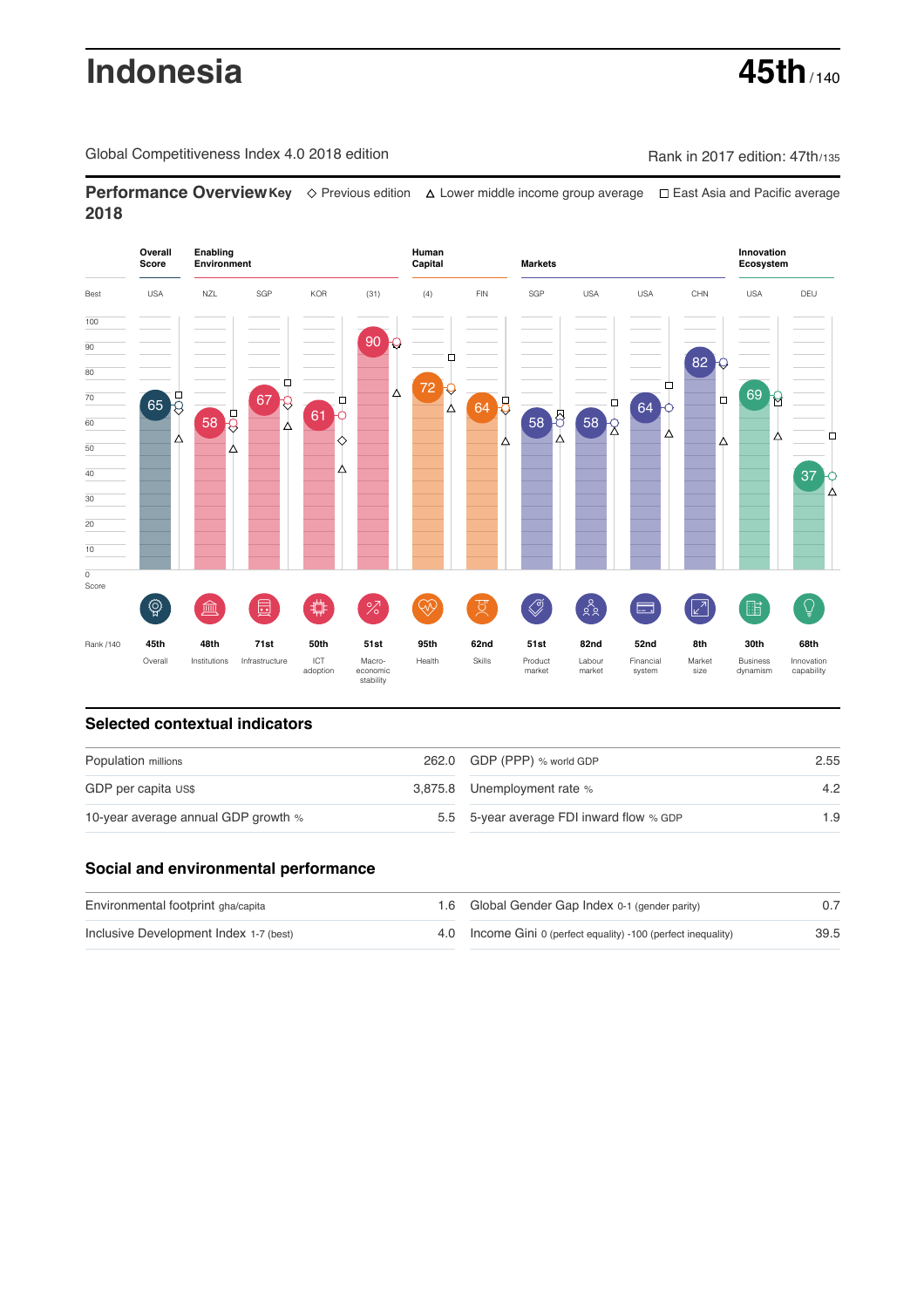### **Indonesia 45th**/140

| <b>Index Component</b>                                                   | Value     | Score *                  | Rank/140 | <b>Best Performer</b>       |
|--------------------------------------------------------------------------|-----------|--------------------------|----------|-----------------------------|
| 寙<br>Pillar 1: Institutions 0-100 (best)                                 |           | 57.9 ↑                   | 48       | <b>New Zealand</b>          |
| 1.01 Organized crime 1-7 (best)                                          | 4.3       | 54.9 ↑                   | 98       | Finland                     |
| 1.02 Homicide rate /100,000 pop.                                         | 0.5       | 100.0 $\uparrow$         | 9        | Multiple (9)                |
| 1.03 Terrorism incidence 0 (very high) -100 (no incidence)               | 96.8      | 96.8 $\sqrt{ }$          | 109      | Multiple (24)               |
| 1.04 Reliability of police services 1-7 (best)                           | 4.4       | 56.3 $\uparrow$          | 72       | Finland                     |
| 1.05 Social capital 0-100 (high)                                         | 63.0      | 63.0 ↑                   | 10       | Australia                   |
| 1.06 Budget transparency 0-100 (best)                                    | 53.8      | $53.8 =$                 | 67       | Multiple (2)                |
| 1.07 Judicial independence 1-7 (best)                                    | 4.4       | 56.6 ↑                   | 50       | Finland                     |
| 1.08 Efficiency of legal framework in challenging regulations 1-7 (best) | 4.0       | 49.8 ↑                   | 37       | Finland                     |
| 1.09 Freedom of the press 0-100 (worst)                                  | 39.7      | 60.3 $\uparrow$          | 100      | Norway                      |
| 1.10 Burden of government regulation 1-7 (best)                          | 4.1       | 52.0 ↑                   | 26       | Singapore                   |
| 1.11 Efficiency of legal framework in settling disputes 1-7 (best)       | 4.1       | 52.0 $\sqrt{ }$          | 46       | Singapore                   |
| 1.12 E-Participation Index 0-1 (best)                                    | 0.62      | 61.8 $\uparrow$          | 88       | Multiple (3)                |
| 1.13 Future orientation of government 1-7 (best)                         | 4.6       | 60.0 $\uparrow$          | 24       | Singapore                   |
| 1.14 Incidence of corruption 0-100 (best)                                | 37.0      | $37.0 =$                 | 80       | New Zealand                 |
| 1.15 Property rights 1-7 (best)                                          | 4.8       | 62.8 ↑                   | 47       | Finland                     |
| 1.16 Intellectual property protection 1-7 (best)                         | 4.6       | 60.1 $\uparrow$          | 44       | Finland                     |
| 1.17 Quality of land administration 0-30 (best)                          | 11.3      | $37.7 =$                 | 95       | Singapore                   |
| 1.18 Strength of auditing and reporting standards 1-7 (best)             | 4.7       | 62.3 $\uparrow$          | 62       | Finland                     |
| 1.19 Conflict of interest regulation 0-10 (best)                         | 5.7       | $57.0 =$                 | 65       | Multiple (2)                |
| 1.20 Shareholder governance 0-10 (best)                                  | 7.0       | 70.0 ↑                   | 24       | Kazakhstan                  |
|                                                                          |           |                          |          |                             |
| 曼<br>Pillar 2: Infrastructure 0-100 (best)                               |           | 66.8 ↑                   | 71       | Singapore                   |
| 2.01 Road connectivity index 0-100 (best)                                | 34.6      | $34.6 =$                 | 120      | <b>United States</b>        |
| 2.02 Quality of roads 1-7 (best)                                         | 3.9       | 48.1 ↓                   | 75       | Singapore                   |
| 2.03 Railroad density km of roads/square km                              | 2.5       | $6.1 =$                  | 82       | Multiple (20)               |
| 2.04 Efficiency of train services 1-7 (best)                             | 4.7       | 61.4 $\uparrow$          | 19       | Switzerland                 |
| 2.05 Airport connectivity score                                          | 972,336.6 | $100.0 =$                | 5        | Multiple (8)                |
| 2.06 Efficiency of air transport services 1-7 (best)                     | 5.0       | 66.7 ↑                   | 49       | Singapore                   |
| 2.07 Liner Shipping Connectivity Index 0-157.1 (best)                    | 40.9      | 40.9 $\uparrow$          | 41       | Multiple (4)                |
| 2.08 Efficiency of seaport services 1-7 (best)                           | 4.2       | 54.1 $\uparrow$          | 61       | Singapore                   |
| 2.09 Electrification rate % pop.                                         | 91.2      | $91.2$ ↑                 | 98       | Multiple (66)               |
| 2.10 Electric power transmission and distribution losses % output        | 9.4       | 94.3 $\sqrt{ }$          | 56       | Multiple (9)                |
| 2.11 Exposure to unsafe drinking water % pop.                            | 19.2      | 82.5 ↓                   | 92       | Multiple (23)               |
| 2.12 Reliability of water supply 1-7 (best)                              | 4.6       | 60.7 $\uparrow$          | 75       | Switzerland                 |
| ₩<br>Pillar 3: ICT adoption 0-100 (best)                                 |           | 61.1 $\uparrow$          | 50       | Korea, Rep.                 |
| 3.01 Mobile-cellular telephone subscriptions /100 pop.                   | 173.8     | $100.0 =$                | 6        | Multiple (68)               |
| 3.02 Mobile-broadband subscriptions /100 pop.                            | 95.7      | n/a                      | 30       | <b>United Arab Emirates</b> |
| 3.03 Fixed-broadband Internet subscriptions /100 pop.                    | 2.3       | 4.6 $\uparrow$           | 104      | Switzerland                 |
| 3.04 Fibre Internet subscriptions /100 pop.                              | 1.8       | n/a                      | 51       | Korea, Rep.                 |
| 3.05 Internet users % pop.                                               | 25.5      | 25.5 ↑                   | 110      | Iceland                     |
| <sup>%</sup> Pillar 4: Macroeconomic stability 0-100 (best)              |           | 89.7 个                   | 51       | Multiple (31)               |
| 4.01 Inflation annual % change                                           | 3.7       | 100.0 $\uparrow$         | 1        | Multiple (74)               |
| 4.02 Debt dynamics 0-100 (best)                                          | 79.3      | 79.3 ↓                   | 55       | Multiple (36)               |
|                                                                          |           |                          |          |                             |
| ₩<br>Pillar 5: Health 0-100 (best)                                       |           | 71.7 ተ                   | 95       | Multiple (4)                |
| 5.01 Healthy life expectancy years                                       | 62.9      | 71.7 ተ                   | 94       | Multiple (4)                |
| Pillar 6: Skills 0-100 (best)                                            |           | 64.1 $\uparrow$          | 62       | <b>Finland</b>              |
| 6.01 Mean years of schooling Years                                       | 7.9       | $52.8 =$                 | 94       | Finland                     |
| 6.02 Extent of staff training 1-7 (best)                                 | 4.7       | 61.8 $\uparrow$          | 29       | Switzerland                 |
| 6.03 Quality of vocational training 1-7 (best)                           | 4.6       | 60.0 $\uparrow$          | 34       | Switzerland                 |
| 6.04 Skillset of graduates 1-7 (best)                                    | 4.7       | 61.1 $\sqrt{ }$          | 33       | Switzerland                 |
| 6.05 Digital skills among population 1-7 (best)                          | 4.7       | 62.2 $\sqrt{ }$          | 39       | Sweden                      |
| 6.06 Ease of finding skilled employees 1-7 (best)                        | 4.7       | 61.1 $\sqrt{ }$          | 35       | <b>United States</b>        |
| 6.07 School life expectancy Years                                        | 12.8      | 71.2 ተ                   | 85       | Multiple (9)                |
| 6.08 Critical thinking in teaching 1-7 (best)                            | 4.2       | 52.8 $\uparrow$          | 29       | <b>United States</b>        |
| 6.09 Pupil-to-teacher ratio in primary education Ratio                   | 14.0      | $90.1 \text{ } \Upsilon$ | 40       | Multiple (6)                |